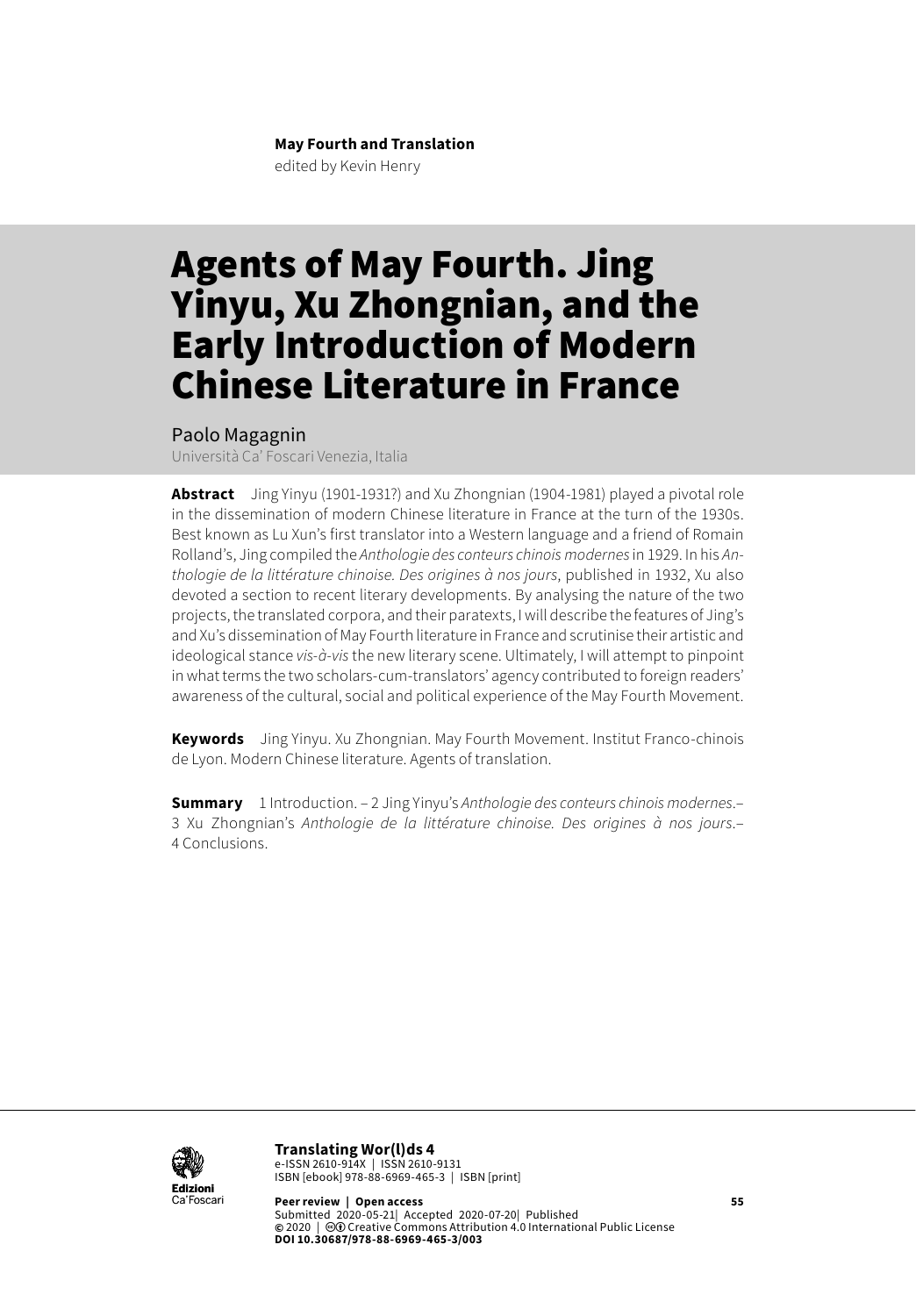#### <span id="page-1-0"></span>1 Introduction

Amid the turmoil that characterised the rocky transition from the imperial to the republican system, culminating in the outbreak of the May Fourth Movement (*Wusi yundong* 五四運動) in 1919, the Chinese cultural world experienced an unprecedented burgeoning. Many young, often foreign-educated intellectuals championed a radical revolution that embraced all aspects of art and life: this revolution notably included the use of a new literary vernacular and new forms, the popularization of imported knowledge through a feverish translation activity, and the denunciation of traditional ethics and social mores, perceived as backward and oppressive. The debates surrounding these claims and innovations, and the artistic possibilities they disclosed, provided Chinese literature with a new set of expressive and thematic resources that allowed it to enter into its modern phase.<sup>1</sup>

Notwithstanding the epochal shifts that were taking place on the Chinese social, political, and cultural scene in the aftermath of May Fourth, with intellectual exchanges still at an early stage despite the influential role played by missionaries (Pino, Rabut 2005), the new literature of China received little attention within European learned circles at the turn of the 1930s. It is against such a background that the innovative contributions made by Jing Yinyu 敬隱漁 (1901-1931?) and Xu Zhongnian 徐仲年 (1904-1981), or Xu Songnian 徐頌年, acquire special significance.<sup>2</sup> Jing (1929) edited a collection of short stories entitled *Anthologie des conteurs chinois modernes. Établie et traduite avec une introduction par J. B. Kin Yn Yu*, prefaced and translated by himself. A more ambitious project saw the light three years later: Xu (1932) also devoted a section of his *Anthologie de la littérature chinoise. Des origines à nos jours* to the recent developments in Chinese literature, supplemented by a selection of texts in his own French translation.

I will start by describing the nature, scope, and features of Jing's and Xu's projects, with an eye on the principles of text selection and the rendition strategies adopted by their compilers.<sup>3</sup> By examining

<sup>1</sup> The debate on the need for a new periodization of Chinese literature, as well as on the legitimacy of such labels as 'May Fourth literature', 'modern literature' or even 'modernity', is well beyond the scope of this article (for a discussion see Hockx 1999). Here I use the expressions 'modern literature', 'new literature' or 'May Fourth literature' for convenience.

<sup>2</sup> The publications authored by the two intellectuals bear the names "J.B. [or J.-B.] [Jean-Baptiste] Kyn [or Kin] Yn Yu" or simply "Kyn [or Kin] Yn Yu" for Jing Yinyu, and "Sung-nien Hsu" for Xu Zhongnian/Xu Songnian respectively. Here I will use the *pinyin* transcription of these names for transparency.

<sup>3</sup> The focus of this article is more on the introduction of modern Chinese literature in France from a historical angle, as well as from the point of view of the two intellectuals' ideological projects, than on their specific translation strategies. The features of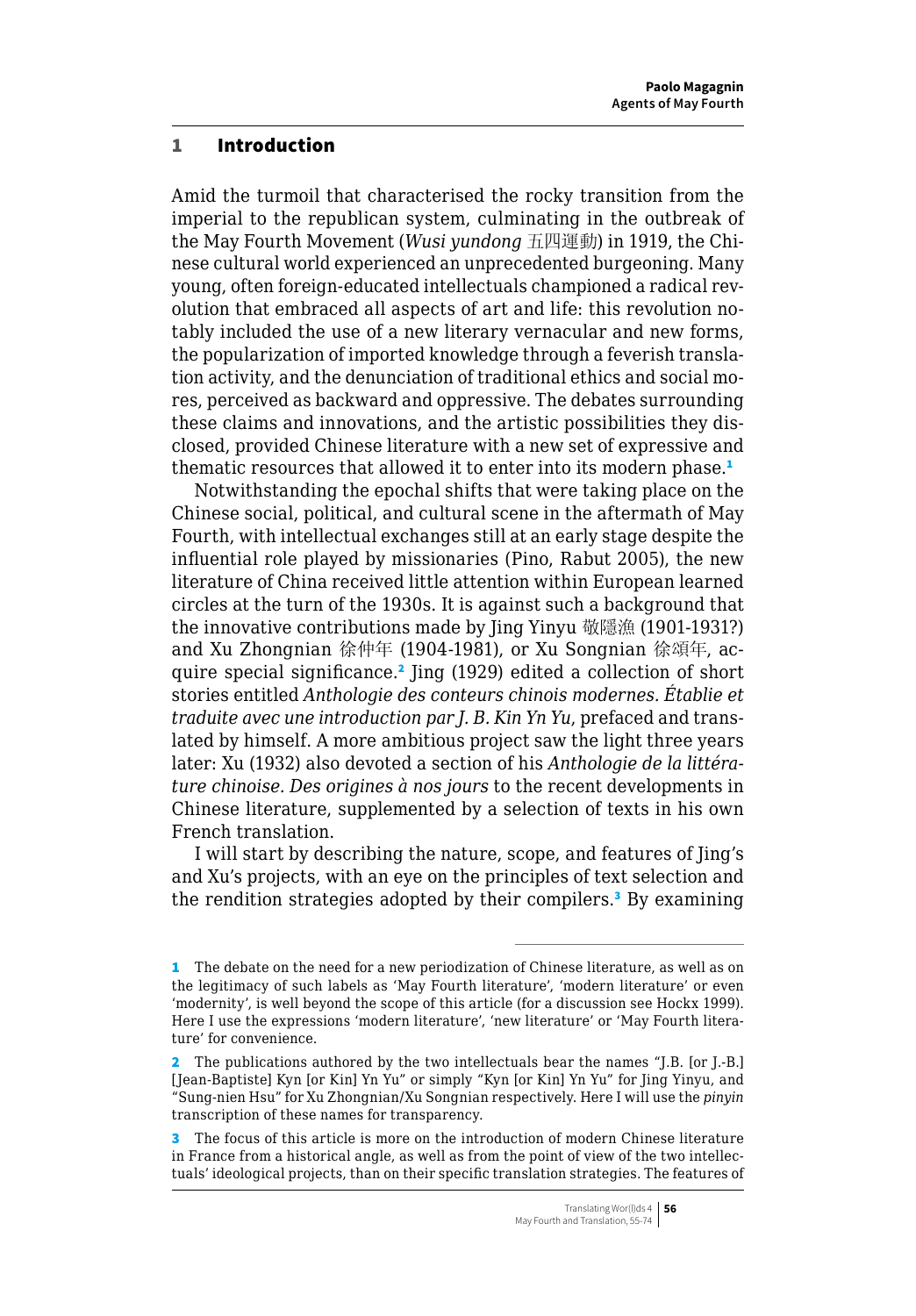<span id="page-2-0"></span>the corpora and paratexts, I will attempt to scrutinize the two intellectuals' artistic and ideological stance *vis-à-vis* the new literary scene, in an attempt to pinpoint in what terms their agency contributed to foreign readers' awareness of the cultural, social and political experience of China in their time, and of the experience of May Fourth in particular.

### 2 Jing Yinyu's *Anthologie des conteurs chinois modernes*

### **2.1 The Author**

Jing Yinyu, born in Suining (Sichuan) in 1901, was a moderately prolific writer and translator: as a member of the Creation Society (*Chuangzaoshe* 創造社) in Shanghai, he became acquainted with the prominent writers Guo Moruo 郭沫若 and Lu Xun 魯迅, among others. His first contributions to the Creation Society journals date from 1923, and his collection of short fiction *Mary* (*Mali* 瑪麗) was published in the "Association of Literary Studies Series" (*Wenxue yanjiuhui congshu* 文學研究會叢書) in 1925. One of the stories featured therein, "Grace and Charm" (*Niaonuo* 嬝娜), even made it into the *Compendium of Chinese New Literature* (*Zhongguo xin wenxue daxi* 中國新文學大系). Later the same year he left for France, where he enrolled in the Institut Franco-chinois de Lyon (IFCL): suffering from mental derangement linked to the syphilis he had contracted in Lyon, he abruptly returned to China in 1930 and most likely committed suicide by drowning himself in Hangzhou the following year.<sup>4</sup>

When scholars within and outside China focus on this somewhat mysterious figure, they generally do so for two intimately connected reasons. The first is Jing's association with Romain Rolland, which began in 1924 and became closer during his French years, leading to the popularization of Rolland's work in China (Loi 1982; Findeisen 2001; Zhang 2017). Indeed, Jing undertook a Chinese translation of *Jean-Christophe*, published in instalments in the prestigious *Short Story Monthly* (*Xiaoshuo yuebao* 小說月報) in the first quarter of 1926, but discontinued after the first three chapters. He also contributed some French-language essays to *Europe*, the literary jour-

Jing's translations from Chinese have already been the object of several studies (Findeisen 2010; Rabut 2010; Magagnin 2013; Zhang 2016), while Xu's translations have yet to be closely investigated in this respect. A more in-depth scrutiny of Xu's translation strategies and a detailed comparison of the translations carried out by the two intellectuals, from the perspective of translation criticism, remain topics for future research.

<sup>4</sup> The year, place, and circumstances of Jing's death being still largely shrouded in mystery, I here follow Findeisen 2010.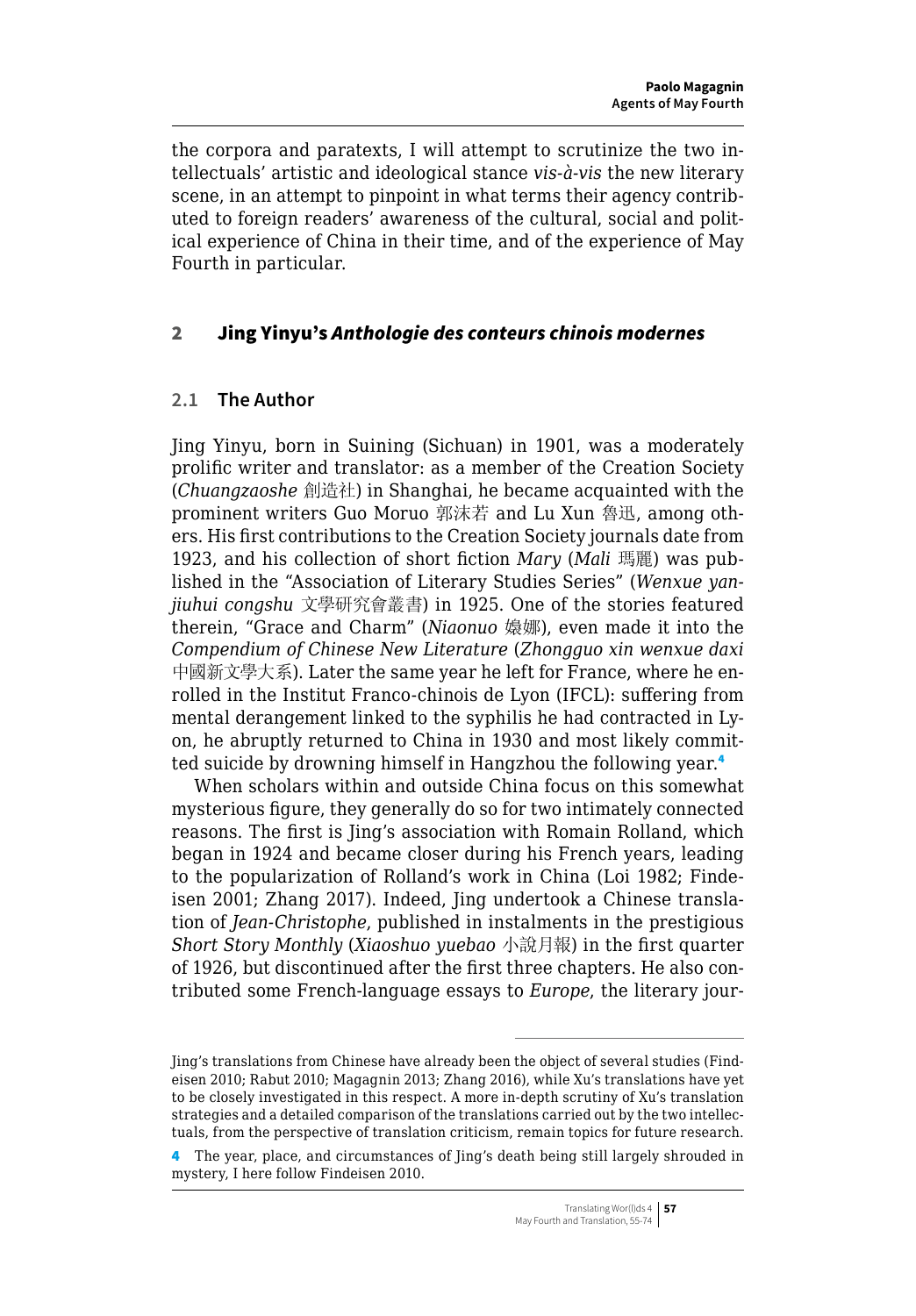nal founded by Rolland. The second reason of interest is the fact that Jing was the first to make Lu Xun's fiction available to a Western audience (Liu 1992; Wang 2009; Gao 2014; Liang 2016). His French rendition of "The True Story of A Q" (*A Q zhengzhuan* 阿Q正傳) was published with a foreword in *Europe* shortly after his arrival in France (Lu 1926). Jing also acted as an intermediary between Lu Xun and Rolland by translating their correspondence and mutual manifestations of praise (Foster 2001) – a testament to his life-long endeavour to consolidate cross-cultural relations. Only recently have some studies (Findeisen 2010; Rabut 2010; Magagnin 2013; Zhang 2016, 258- 72) been devoted to his agency that focus specifically on his *Anthologie*, a milestone in his translating career that, oddly enough, had never before been the object of in-depth analysis.

## **2.2 The Project and the Corpus**

The Parisian publisher Rieder issued Jing Yinyu's *Anthologie* in the late March of 1929 within the series "Les prosateurs étrangers modernes". Jing was probably encouraged to undertake the project by Rolland himself, who had highly praised Lu Xun's "The True Story of A Q" a few years earlier; besides, Rieder was also the publisher of *Europe*. The book seems to have enjoyed some success in intellectual circles that even crossed national and language barriers: it was promptly retranslated into English for a British (Jing, Mills 1930) and an American edition (Jing, Mills 1931), and later into Spanish by an Argentinian publisher (Jing 1944).

The *Anthologie* included a publisher's "Note" (Jing 1929, 7), an "Introduction" by Jing himself (9-12), and a total of nine pieces of short fiction in his French translation (13-190), as listed below:<sup>5</sup>

| Author                            | <b>Translated French title</b> | <b>Original Chinese title</b>                                      |
|-----------------------------------|--------------------------------|--------------------------------------------------------------------|
| Chen Weimo 陳煒謨<br>(Tcheng Wi Mo)  | "Mademoiselle Lysing"          | Xieshezhuyi yu lixiangzhuyi<br>寫實主義與理想主義<br>(Realism and Idealism) |
| Luo Huasheng 落華生<br>(Lo Houa Sen) | "Après le crépuscule"          | Huanghun hou 黄昏後<br>(After Dusk)                                   |
| Jing Yinyu (J.-B. Kin Yn Yu)      | "Un divorce"                   | Written directly in French                                         |

**Table 1** Works of modern literature included in Jing Yinyu's *Anthologie des conteurs chinois modernes. Établie et traduite avec une introduction par J. B. Kin Yn Yu*

<sup>5</sup> The authors' names are indicated in their *pinyin* transcription, followed by the form used by Jing in the *Anthologie* in brackets. The French titles of the texts listed in the table are also Jing's.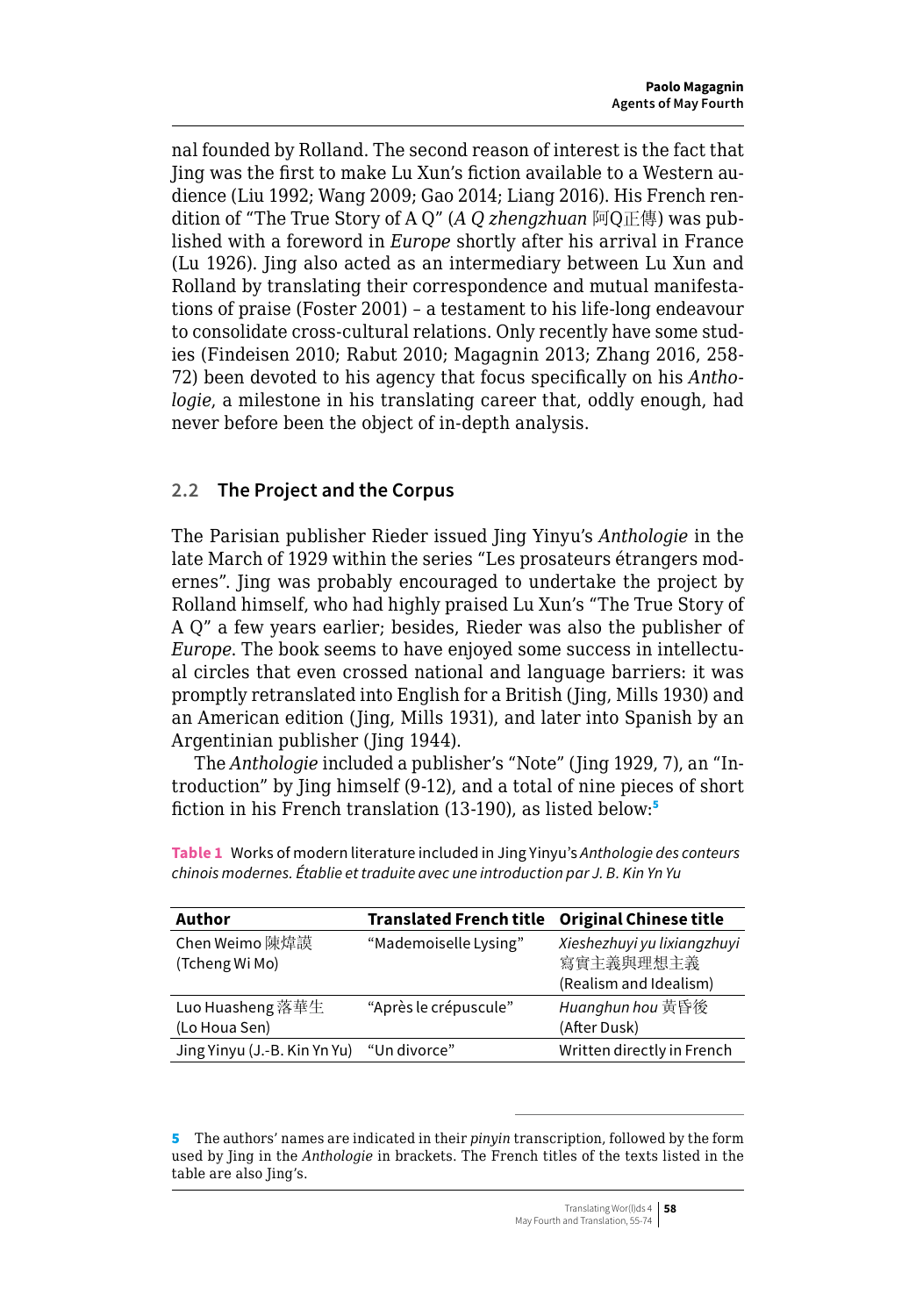| Lu Xun (Lou Sioun)       | "Con y Ki"         | Kong yi ji 孔乙己           |
|--------------------------|--------------------|--------------------------|
|                          |                    | (Kong Yi Ji)             |
| Lu Xun (Lou Sioun)       | "La vie de Ah Qui" | A Q zhengzhuan 阿Q正傳      |
|                          |                    | (The True Story of AQ)   |
| Lu Xun (Lou Sioun)       | "Le pays natal"    | Guxiang 故鄉 (Hometown)    |
| Bing Xin 冰心              | "Fnnui"            | Fanmen 煩悶 (Gloom)        |
| (Mademoiselle Ping Sing) |                    |                          |
| Mao Dun 矛盾 (Mao Teng)    | "Les illusions"    | Huanmie 幻滅 (Disillusion) |
| Yu Dafu 郁達夫 (Yo Ta Fou)  | "Un désenchanté"   | Yinhuise de si 銀灰色的死     |
|                          |                    | (The Silver-Gray Death)  |
|                          |                    |                          |

Two of the nine stories had already been published in *Europe*, namely, the aforementioned "La vie de Ah Qui" (Lu 1926) and, only two weeks before the book came out, "Mademoiselle Lysing" (Chen 1929). Jing's *Anthologie* includes a few soon-to-be classics of modern Chinese literature: besides displaying all the stylistic and thematic peculiarities of the latter, the corpus selected by Jing gives voice to the grievances, ideals, and social and political claims of the intellectuals who were linked, to variable extents, to the May Fourth Movement. The celebrated stories by Lu Xun portray the debasement of the intellectual, the degeneration of the national character, and the tensions and unease felt by the young generations in the transition from a rural, traditional culture to a 'modernity' that comes with a feeling of tragic disorientation. The stories by Chen Weimo, Yu Dafu and Jing Yinyu himself, much in the spirit of the Creation Society, bring to the fore characters fighting against a cruel society that seems to reject them, look in vain for pure love, and resist the constraints of traditional morals, especially traditional marriage practices: in Yu's case they slip into decadence and debauchery, whereas Jing's protagonist finds a new meaning in his life by joining the revolutionary army. Melancholy dominates Luo Huasheng's (pen name of Xu Dishan 許地山) story of family grief and newfound hope, while Bing Xin and Mao Dun, by using the tools of Realism, describe the slow descent into depression and disillusion induced by an oppressive society that crushes young people's ambitions and expectations.

Jing's – somewhat pretentious – choice to include his own work, written directly in French (Zhang 2016, 265), deserves some final considerations. It is highly possible, as Rabut (2010, 198) suggests, that he felt entitled to present himself as not simply a translator of the great Chinese writers of his time included in his collection, but as their peer. On a less kind note, one could even insinuate that, by doing so, Jing was hoping to obtain, in French-speaking learned circles, the kind of literary recognition that he was being denied in his own country.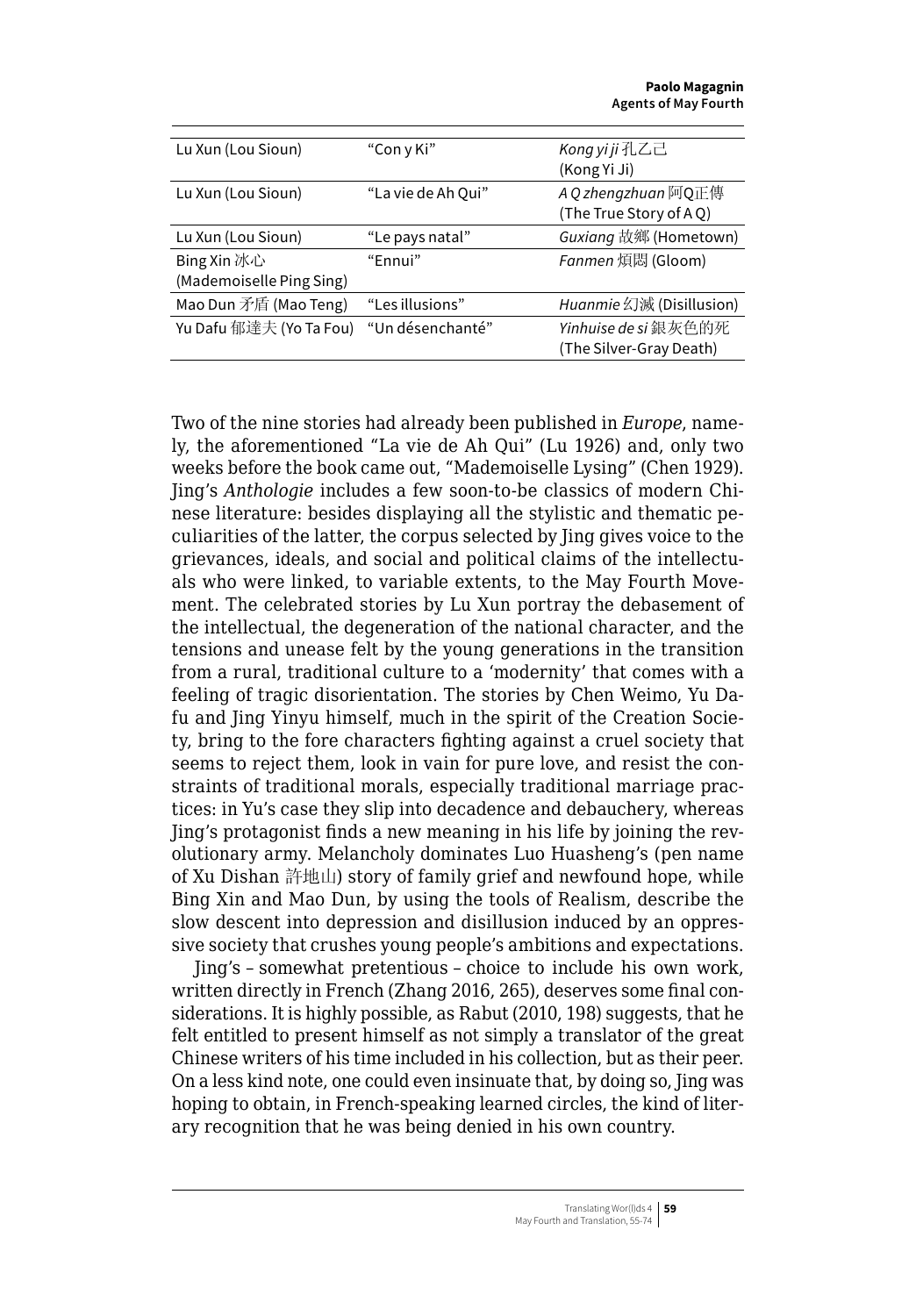## **2.3 The Translation**

No mention is made by Jing of a specific strategy adopted in the translation of the stories contained in his *Anthologie*. However, an interesting statement that points to the supposed untranslatability of Chinese logic is found in the "Introduction": "sudden, concise, with no links to one another, [the Chinese's] intuitive truths have to be promptly grasped. They are also difficult to put into words. Even more so, how could they be subjected to translation?"<sup>6</sup> (Jing 1929, 9-10). The "Note" that opens the book offers more interesting details. By the publisher's account, in three cases – namely, the stories by Bing Xin, Mao Dun, and Yu Dafu – they agreed to resort to adaptations, "a bastard genre that we are no more ready to accept today than we once were" (7), instead of complete translations, and they confess to having been persuaded to break this editorial golden rule by Jing's cogent arguments. Since "the field of new and genuine Chinese literature is still too sparse for us to be spoilt for choice", they thought it best to "include texts that, if adapted with the appropriate technique, would retain part of their authentic and original flavor", instead of "works that, if translated literally, would only result in a poor outcome" (7). Did such a statement reflect an earnest concern with the acceptability of works whose setting, style, and narrative were perceived as potentially challenging for the intended reader? Or was this simply a pretext for Jing to justify his far-reaching rewriting and recreation, in a further attempt to establish himself as a respected interpreter of the Chinese literature of his time? This is hard to determine with any reasonable level of certainty.

Be that as it may, the noteworthy part of Jing's agency as a translator lies precisely in his adaptations – not only the three overt ones, signalled by the annotation "after…" (*d'après*), but also those carried out covertly. His translations of Lu Xun's stories are generally close to their originals and prove "fairly solid renderings that have not necessarily been superseded by later translations" (Findeisen 2010, 146). The renditions of Luo Huasheng's and Bing Xin's works show some localised alterations and substantial omissions, possibly designed to make the plot clearer and sounder, as is also the case with Chen Weimo's text (Zhang 2016, 263). Other stories undergo a more indepth process of transcreation. Mao Dun's "Les illusions" is a heavily abridged version of the original novella *Huanmie*, characterised by extensive rewriting and a high degree of structural rearrangement, as shown by Findeisen (2010). This strategy may have been carried out by Jing in order to redress the imbalances and weaknesses of the original plot at the level of character representation (e.g. by pre-

<sup>6</sup> All translations from French were made by the Author.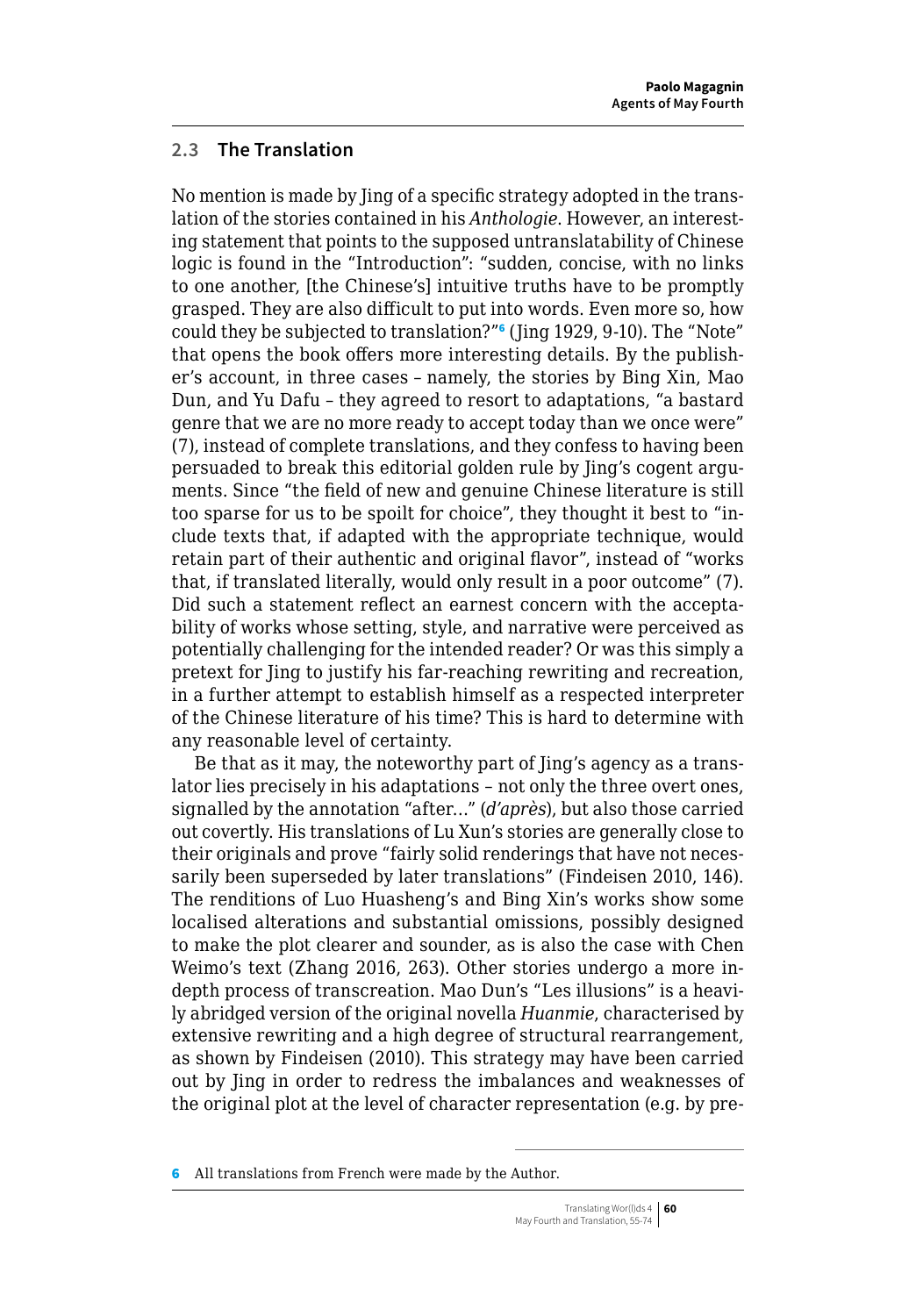senting the female protagonist as a stronger woman than she was in the original). This makes the work a *transposition* that may even have improved the original (156). Similar considerations apply to "Un désenchanté", with its radical rewriting of some portions of the original plot. For example, the protagonist's musings on the happy life by the side of his late beloved wife are drastically rewritten into an outburst of rage, full of bitterness and resentment, at a still living but estranged spouse. Details from other stories by Yu Dafu are interspersed in the narrative, and the main character's debauchery and whoring and drinking habits are expanded, or even added altogether, in order to stress his moral degradation (Rabut 2010; Magagnin 2013). These far-reaching changes may have been made to emphasise the deep transformations occurring in social and gender relationships, and generally to exacerbate the binary opposition between old and new – another trait of May Fourth literature in general, and of the writings of the Creation Society in particular. In other passages, Christian and Buddhist notions are inserted, thus adding or strongly emphasising a sense of spirituality that is absent, or at most only implicit, in the original (Rabut 2010, 196; Magagnin 2013, 139-40).

Jing possessed undeniable linguistic skills and writing talent in his second language, which he enriched with his own erudition and a strong lyrical sensibility, despite often slipping into overly exotic and somewhat baffling phrasing. He also inserted details that could only be construed by highly educated Chinese readers, and abstained from clarifying cultural references that remained largely unintelligible to his French-speaking audience. However, this may have been compensated by the latter's willingness to accept the unfamiliar in the reading process (Rabut 2010, 196-8; Magagnin 2013, 140).

#### **2.4 The Paratext**

In his "Introduction", dating from January 1929, Jing claims to have established an anthology of short stories upon request of some "European friends, curious about the evolution of Chinese thought" (Jing 1929, 9). At the head of these "European friends", of course, was his mentor Rolland. A promotional leaflet accompanying the *Anthologie* contains the following statement: "if this book were not considered primarily a testimony, it would probably defeat its essential purpose" (Les Éditions Rieder, s.d.). Curiously enough for an accomplished writer and translator who even included his own work in the collection, the literary value of these stories does not seem to be as important to him as their documentary value and sociological relevance. Jing qualifies the stories he selected as "generally works by students" (1929, 9) who are "mostly too young" and "have not yet probed the meanders of the Dao" (11). Even if "they are not writers,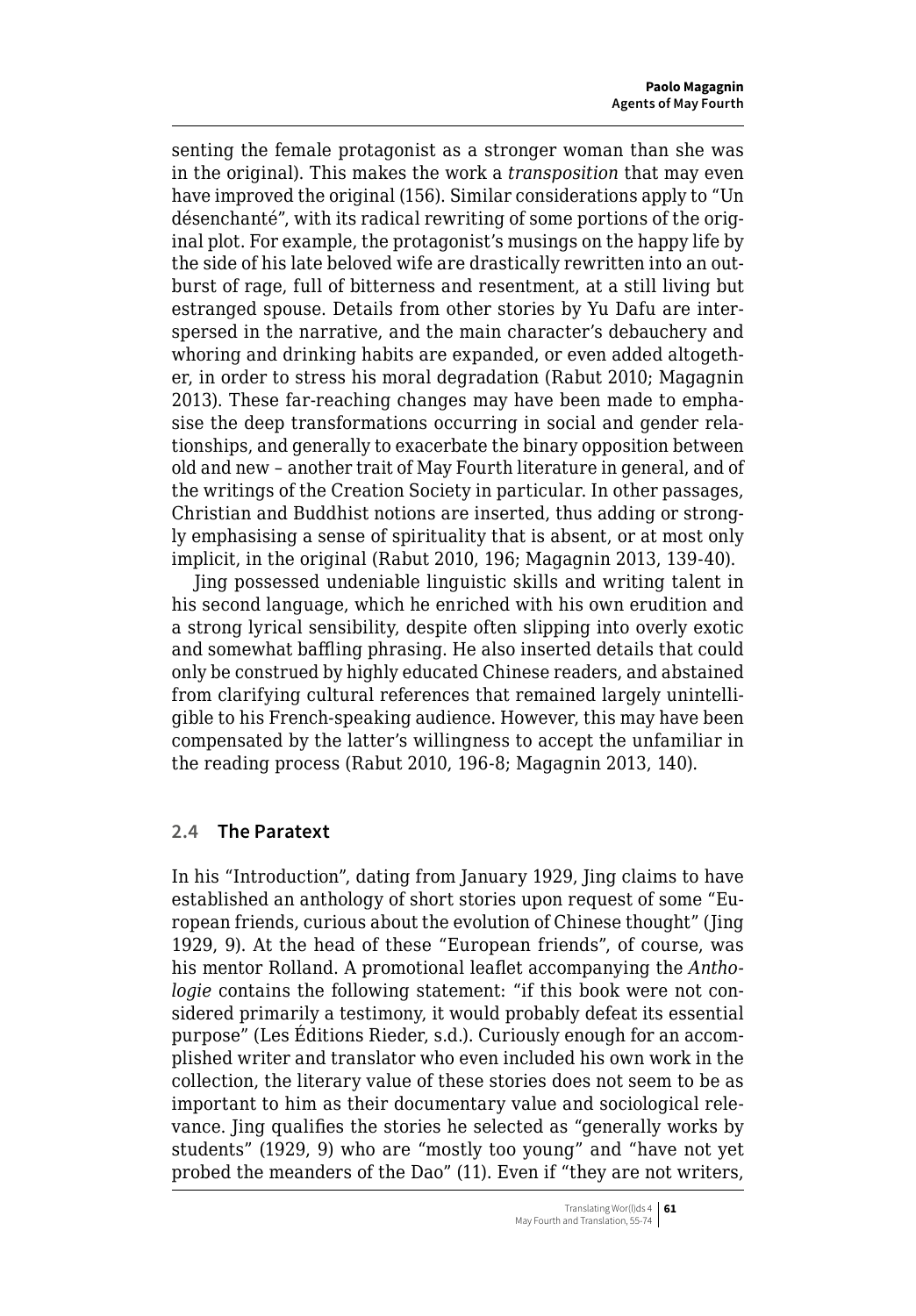not in the European sense of the word", they still "prove praiseworthy in that they try to expand their horizons" (11) by following the teachings of European writers, and are therefore capable of revealing "a new phase of China" to French readers (10). In addition to this, the text is interspersed with classical quotations (notably from the *Laozi* 老子 and the *Zhuangzi* 莊子), and contains a barrage of pseudo-Daoist statements that may resonate with the expectations of an European audience that, until that point, had only had access – if at all – to a strongly exoticised image of China. The latter is described as "so mysterious yet so simple" (9) and the Chinese are referred to as "black-eyed sage[s]" (10), "quiet, silent, yet profound", possessing a "primitive" logic (9).

Lu Xun deserves a special mention: "he is an enemy of the Dao", Jing states, "but may understand it better than most of those who are only superficially Daoists or Confucianists" (12). Elsewhere, Lu Xun is also celebrated as "one of [China's] most renowned authors" (Lu 1926, 56) thanks to the skilful combination of psychological analysis and symbolism that can be observed in "La vie de Ah Qui", a masterpiece of satirical realism that denounces all the evils of the old society. Jing suggests, however, that behind Lu Xun's passionate hatred for "the old Chinese spirit (in its negative aspects)" (1929, 12) one could actually see a heartfelt desire to revive traditional wisdom. Indeed, Jing's praise seems to go to the classics, because of their unique ability to encapsulate the spirit of a nation in few, elegant words (11). Even so, a passing annotation on the merits and expressive potential of the new vernacular, or "plain language" (*baihua* 白話), is made when Hu Shi 胡適 is credited with having replaced the ancient literary language with a simpler and more accessible one, the same language used by "students" (10-11). Apparently, however, Jing saw the new intellectuals as still too immature to bring significant social and cultural change, and believed that a solution to the current unrest could only be sought within the nation itself. The closing lines tellingly state that "after having tried in vain the remedies of Europe, which are not suitable for its illness, China, by a huge detour, will plunge again into the depths of the Dao" (12). Perhaps, these lines reveal how Jing was less of an iconoclast and an advocate of revolutionary literature than his association with the Creation Society – and of his picks for the *Anthologie* – might at first lead us to believe.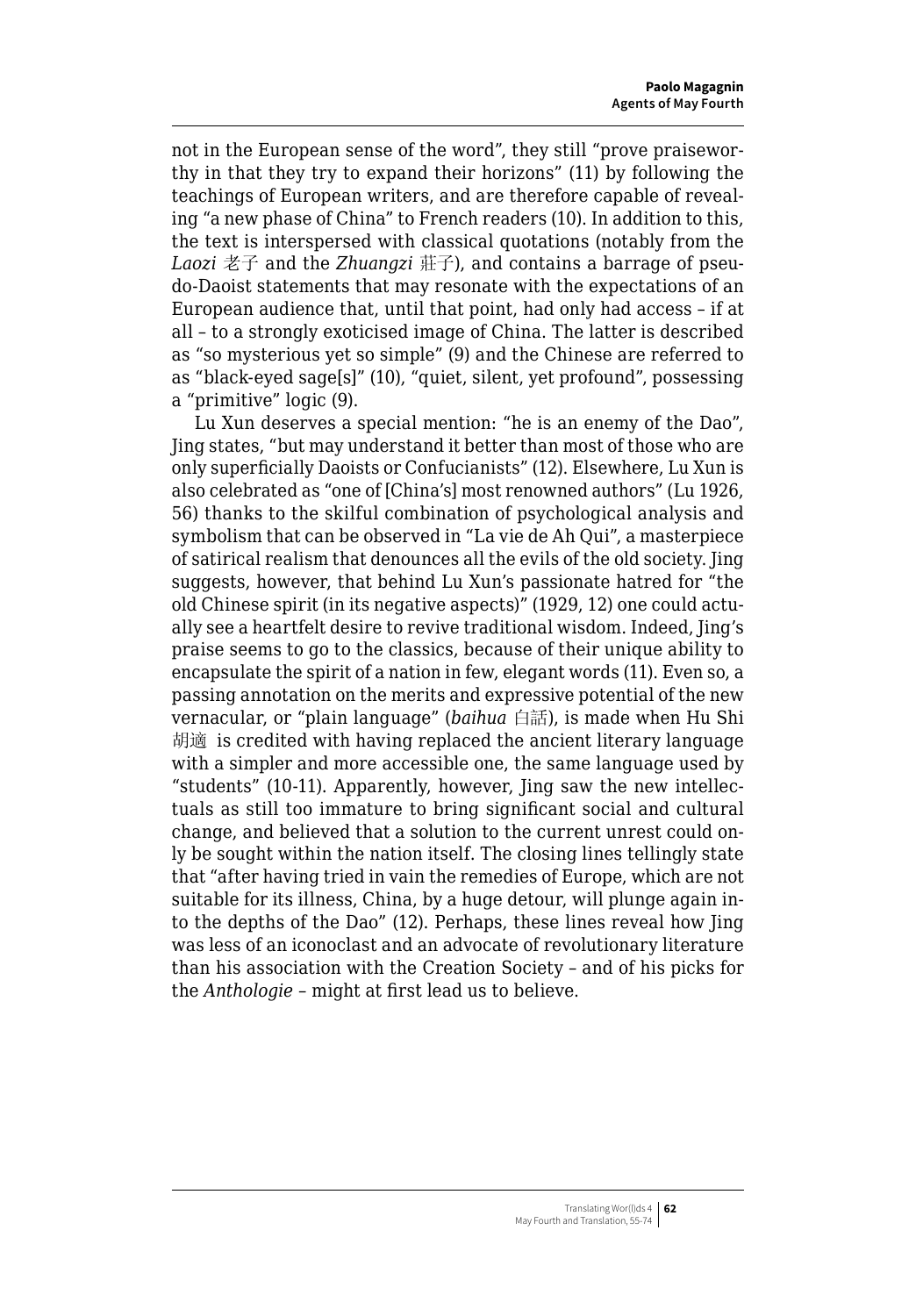## <span id="page-8-0"></span>3 Xu Zhongnian's *Anthologie de la littérature chinoise. Des origines à nos jours*

### **3.1 The Author**

Born in Dongting (Jiangsu) in 1904, in 1921 Xu Zhongnian was among the young Chinese who left for France in the framework of a workstudy (*qingong jianxue* 勤工儉學) programne sponsored by the government. Upon his arrival he enrolled in the IFCL, where he inevitably met Jing Yinyu. While in France, he also got in contact with Rolland and visited him several times. In 1926 Xu enrolled at the Université de Lyon and obtained his doctoral degree *ès lettres* in January 1930, with a dissertation entitled *Li Thai-po, son temps, sa vie et son œuvre* (published in book form in Beijing in 1934 under a slightly different title, and in Lyon in 1935). After returning to China in October 1930, he was appointed professor of French language and literature at several prestigious universities, and held prominent positions in organisations devoted to the promotion of Sino-French friendship and cooperation. Despite being a Nationalist Party sympathizer, he did not leave for Taiwan after the end of the civil war and the founding of the People's Republic of China in 1949. In 1956 he obtained a position as professor of French at the Shanghai Foreign Language Institute. Denounced as a rightist in 1958, he was also persecuted during the Cultural Revolution, before being fully rehabilitated in 1979 and resuming his scholarly and teaching work. He died in Shanghai in 1981.

A prolific scholar and translator of French literature, in addition to his substantial scholarly output, Xu was responsible for the Chinese renditions – some of them still popular today – of several classics, including Dumas' *Les Trois mousquetaires* and Dumas *fils*' *La Dame aux camélias*. Conversely, he also greatly contributed to the popularization of Chinese literature, mainly from the premodern era: he did so by penning some three hundred articles in literary journals and publishing several volumes of translations in France and especially in China for the French-language publisher Imprimerie de la Politique de Pékin. Celebrated as a pioneer of Sino-French cultural relations (Yang 2013), Xu is mostly an object of scholarly research because of his merits in establishing a cultural bridge through his French translation of Chinese classics (Che 2016; Ma 2016). However, his role as a translator of modern literature has been largely neglected or is only mentioned with reference to his interest in Lu Xun (Liang 2016), while an in-depth scrutiny of his *Anthologie de la littérature chinoise* has yet to be conducted.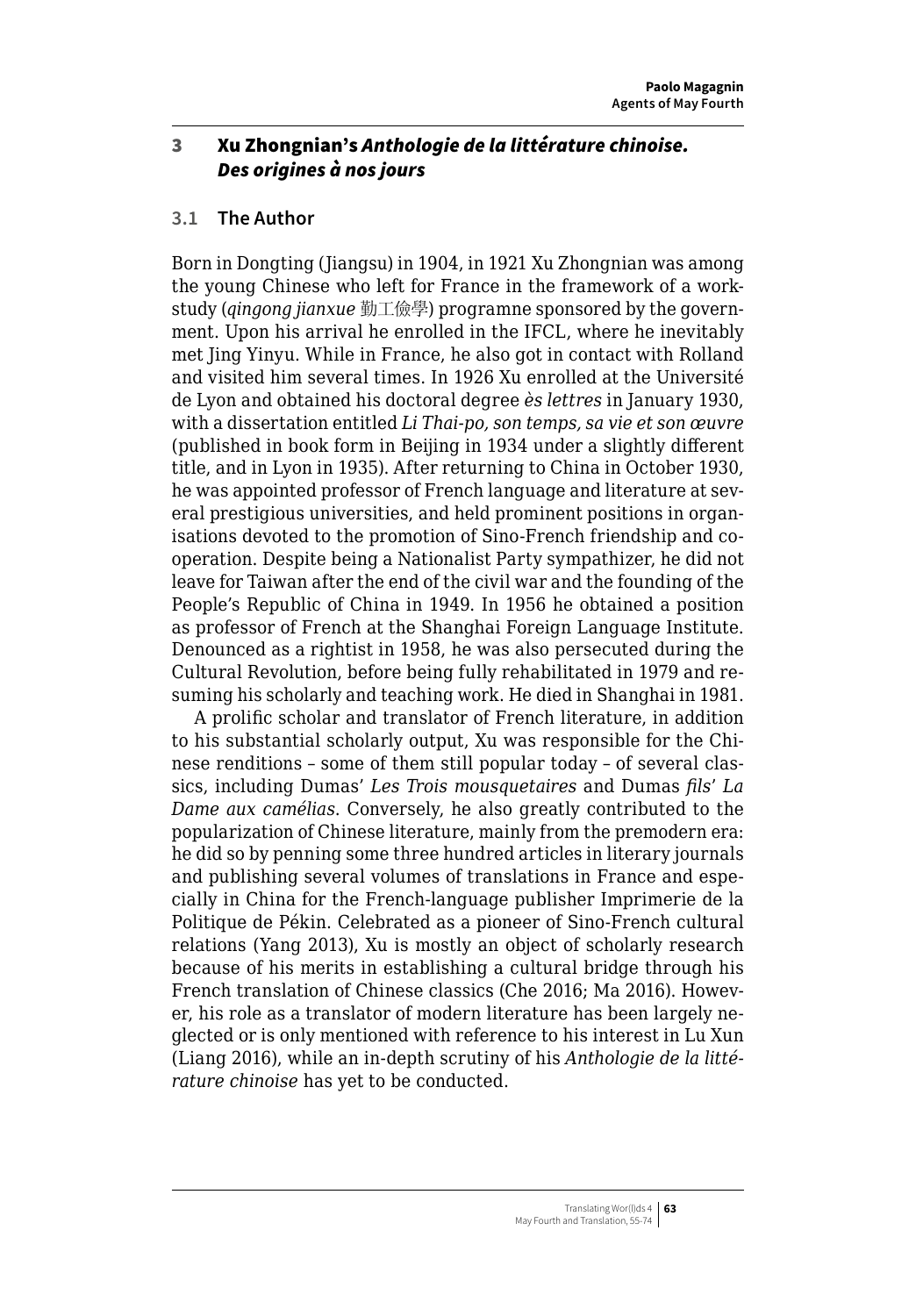### **3.2 The Project and the Corpus**

Xu's *Anthologie*, published in Paris in 1932, two years after its editor had returned to China from his studies in France, is an ambitious attempt to collect the milestones of Chinese literature, thought and historiography from their origins to the present day. The novelty, exhaustiveness and scholarly significance of this endeavour were praised by some European sinologists (Giles 1934), but the book seems to have enjoyed less success compared to Jing's. Surprisingly enough, or perhaps out of modesty, Xu makes no mention of his own work when lamenting the lack of a comprehensive and scientific history of Chinese literature, nearly two decades after its publication (Xu 1950). However, the *Anthologie* still had some cross-national impact within Europe: some of Xu's French renditions of Tang poems later became source texts for an Italian collection of Chinese premodern poetry, edited by Giorgia Valensin (1943) and prefaced by none other than Eugenio Montale, while three modern poems were given a Swedish retranslation by the poet Gunnar Ekelöf (1943).

The *Anthologie* features quite a long "Introduction" (Xu 1932, 5-90), which was written in Shanghai and carries the date of September 9, 1931. It is followed by the anthology proper (91-432), which includes Xu's French translations of representative works and excerpts, divided into five sections (poetry, fiction, drama, philosophy, and historiography) and listed chronologically. Of relevance to our investigation is the selection of modern literature, which excludes drama, philosophy, and historiography altogether and only comprises the fourteen poems (218-225) and four short stories (305-345) listed below:<sup>7</sup>

| Author                        | <b>Translated French title</b> | <b>Original Chinese title</b>                                          |
|-------------------------------|--------------------------------|------------------------------------------------------------------------|
| Poetry                        |                                |                                                                        |
| Hu Shi (Hou Che)              | "En gravissant la<br>montagne" | Shang shan $\pm \mathbf{I}$ (Climbing<br>a mountain)                   |
| Guo Moruo (Kouo Mo-io)        | "Aurore"                       | Chenxing 晨興 (Daybreak)                                                 |
| Xu Zhimo 徐志摩<br>(Siu Tche-mo) | "C'est un monde lâche"         | Zhe shi yiqe gienuo de shijie<br>這是一個怯懦的世界(This<br>is a gutless world) |

**Table 2** Works of modern literature included in Xu Zhongnian's *Anthologie de la littérature chinoise. Des origines à nos jours*

7 As in Table 1, authors' names are indicated in *pinyin* and followed by the form used by Xu (in his own, often inaccurate, phonetic transcription) in brackets. The French titles listed are also those used by Xu. However, Mu Ding's attribution remains uncertain, and I have been unable to identify the Chinese title of the poem by Wang Yi'an.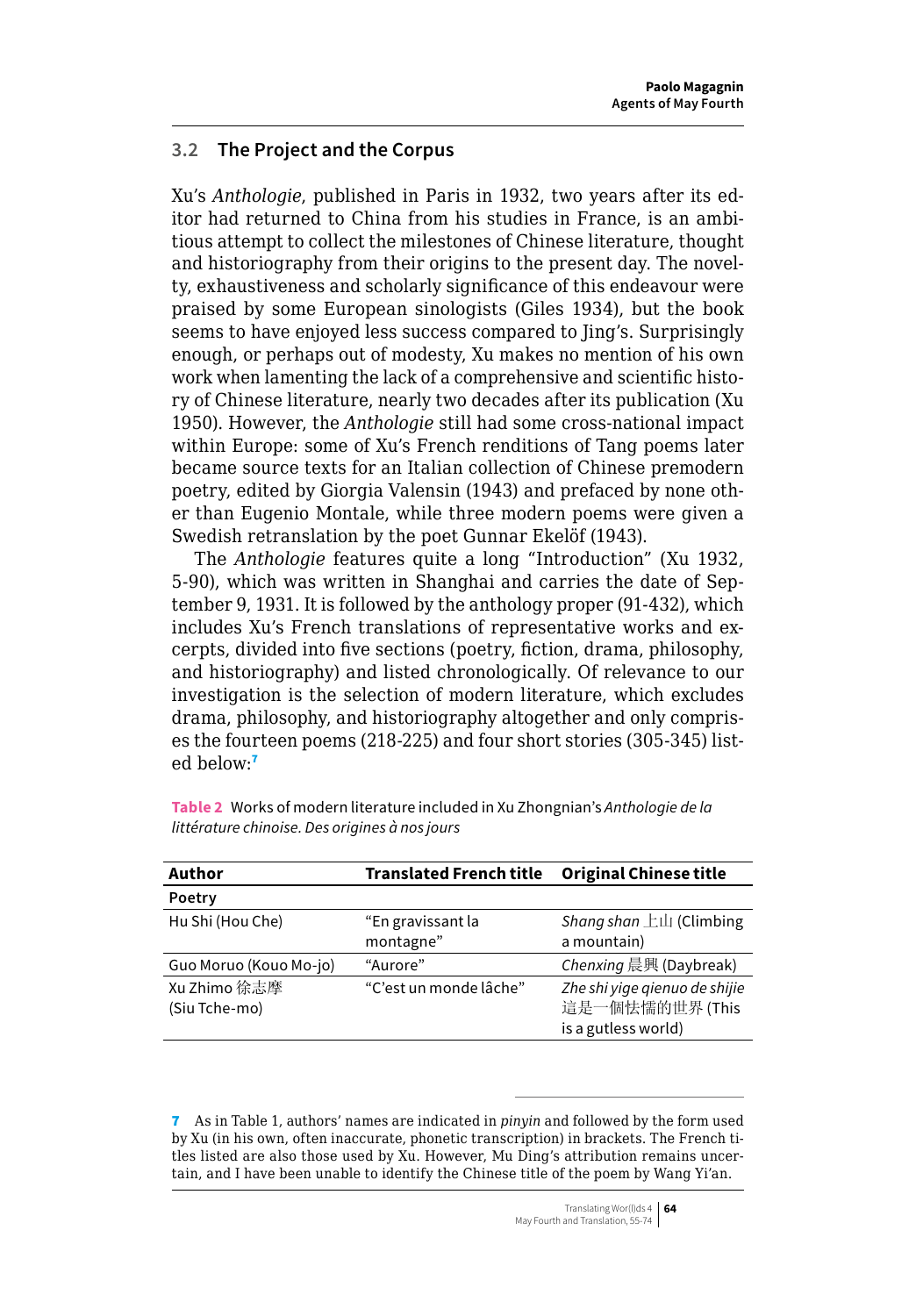| Xu Zhimo (Siu Tche-mo)                | "Allez-vous-en"                          | Qu ba 去吧 (Go away)                                                   |
|---------------------------------------|------------------------------------------|----------------------------------------------------------------------|
| Xu Zhimo (Siu Tche-mo)                | "Poison"                                 | Duyao 毒藥 (Poison)                                                    |
| Bing Xin (Ping-sin)                   | "Pluie nocturne"                         | Yu de ye 雨的夜 (Rainy<br>night)                                        |
| Bing Xin (Ping-sin)                   | "Mère"                                   | <i>Muqin</i> 母親 (Mother)                                             |
| Kang Baiqing 康白情<br>(K'ang Po-ts'ing) | "Doute"                                  | Yiwen 疑問 (Doubt)                                                     |
| Zong Baihua 宗白華<br>(Tsong Po-houa)    | "Hiver"                                  | Dong 冬 (Winter)                                                      |
| Liu Dabai 劉大白<br>(Lieou Ta-po)        | "Feuilles mortes, X"                     | Luove zhi qun 落葉之群<br>(A bunch of dead leaves)<br>(10th stanza)      |
| Xu Dange 徐丹歌<br>(Siu Tan-ko)          | "Je suis un démon"                       | Written directly in French?                                          |
| Mu Ding 牧丁?<br>(Me-cheng)             | "Deux étoiles brillantes"                | Xing 星 (Stars)                                                       |
| Feng Zhi 馮至<br>(Fong Tche)            | "Le reste du vin"                        | Canyu de jiu 殘餘的酒<br>(The liquor left)                               |
| Wang Yi'an 王怡庵<br>(Wang Yé-ngan)      | "Baiser"                                 | N/A                                                                  |
| <b>Fiction</b>                        |                                          |                                                                      |
| Lu Xun (Lou Sin)                      | "K'ong Yi-ki"                            | Kong yi ji (Kong Yi Ji)                                              |
| Zhu Ziqing 朱自清<br>(Tchou Tseu-ts'ing) | "L'histoire des rires"                   | Xiao de lishi 笑的歷史<br>(The history of laughter)                      |
| Yu Dafu (Yu Ta-fou)                   | "Sang et larmes"                         | Xuelei 血淚 (Blood<br>and tears)                                       |
| Guai An 夬庵<br>(Yang-ngan)             | "Une fillette d'une vertu<br>inflexible" | Yiqe zhenlie de nühaizi 一個<br>貞烈的女孩子 (A virtuous<br>and strong girl) |

Some of the poems featured clearly embody the style and spirit of the new *baihua* literature, as is particularly evident in Hu Shi's and Xu Zhimo's texts. Hu Shi's poem is permeated by the sense of the sublime and makes extensive use of several stylistic devices favoured by the new generation of writers, especially anaphora and exclamation. These general traits also characterise Xu Zhimo's three poems; moreover, "Poison" makes widespread use of disturbing symbolist imagery, which adds to the gloomy tenor of the verses. Surprisingly, however, most of the other poems are significantly more lyrical and peaceful, as typified by Zong Baihua's "Hiver". Indeed, despite their general use of free verse, some reveal a manifest influence of the Chinese tradition in which Xu was particularly well-versed, as witnessed by his life-long activity as a scholar and translator of classics. Even Guo Moruo's "Aurore", with its conventional tropes and orderly stanzaic scheme, is an odd choice for an author who had earned his reputation thanks to his bombastic and vigorous style. Paradoxical-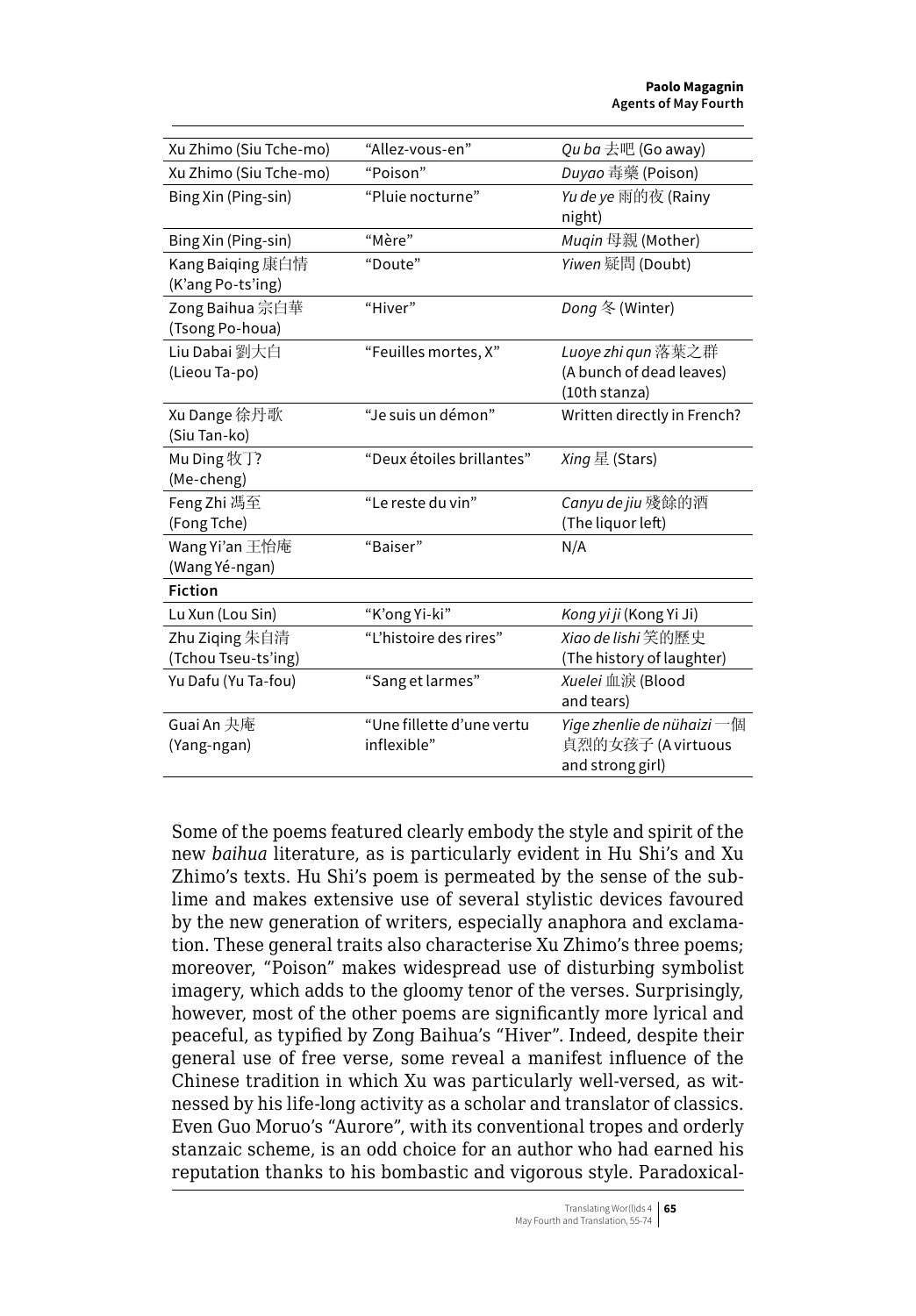ly enough, "Je suis un démon", which Xu may have written directly in French under his pseudonym Xu Dange, reads like a blatant imitation of Guo's "The Heavenly Hound" (*Tiangou* 天狗), with its pounding rhythm, the persistent "I" opening each stanza, and its radically iconoclastic message. Xu Zhongnian could not resist the temptation to carve out a little space for himself, either: but the fact that he did so under a pen name, perfectly opaque to his French readers, may sweep away the suspicion that he was driven by similar reasons as Jing Yinyu.

The works of short fiction picked by Xu are largely in line with the typical themes of May Fourth literature. Like Lu Xun's "K'ong Yi-ki" (which had also been included in Jing's collection), Yu Dafu's "Sang et larmes" portrays – with harshness and sarcasm – the humiliation of modern intellectuals through its protagonist, a poorly paid writer unable to follow a profitable '-ism.' In Zhu Ziqing's "L'histoire des rires", told from a female perspective, the youthful enthusiasm of a young bride is slowly eroded by the oppression of the traditional family, which emphasises the contrast between the constraints imposed by old customs and the desire to express one's feelings. A comparable theme and tone are found in the rather obscure "Une fillette d'une vertu inflexible" by Guai An, whose protagonist is starved to death by her family after the loss of her fiancé, only to be celebrated by the local notables as a girl of exemplary chastity.

## **3.3 The Translation**

Toward the end of the first part of the "Introduction", Xu briefly explains the criteria that have inspired his work as a translator:

The best method of translation is obviously *tight translation* [*traduction serrée*]. By this term I mean *any translation rigorously faithful to the idea expressed in the original text*. The 'word-forword' translation method is not foolproof. First, we cannot always find an expression, a turn of phrase, a French word that corresponds *exactly* to the Chinese characters. Even if this could be achieved, would a literary work thus translated give an even approximate idea of the original text? So, I have translated word-forword whenever I could; but where it has been impossible for me to use this method, I have sought and employed the phrases, the expressions or the French words which come closest to the Chinese text. (Xu 1932, 6-7; emphasis in the original)

Vocabulary-wise, the notion of 'tight translation' seems to echo Lu Xun's own 'hard translation' (*yingyi* 硬譯), namely, a non-idiomatic strategy aiming to reproduce – to the fullest possible extent – not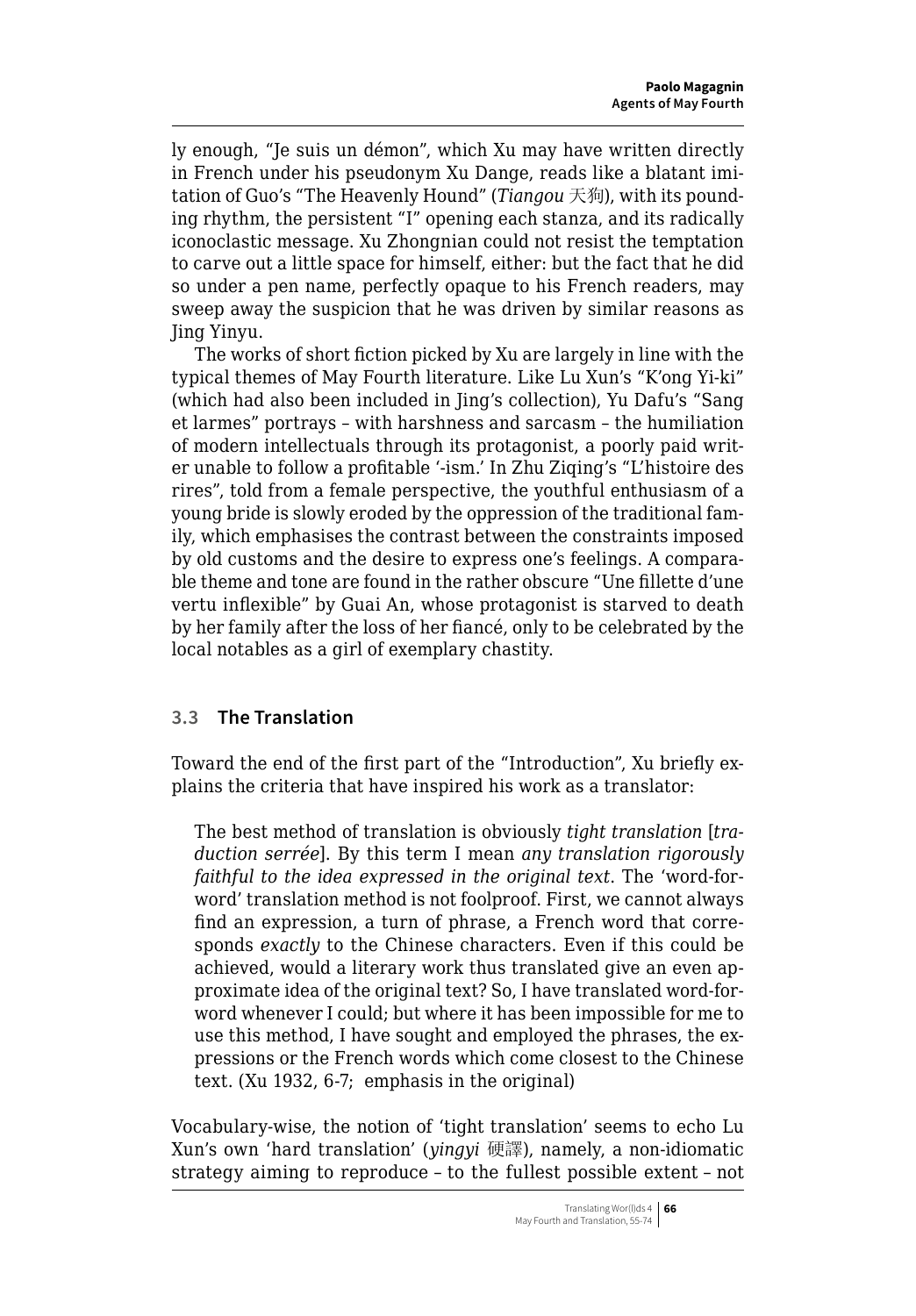only the content, but also the formal traits of the original. However, the labels Xu uses here are somewhat ambiguous. What he means by "word-for-word translation" in the first occurrence is indeed similar to hard translation. However, in the second occurrence, this strategy is contrasted with one that comes closer to the original text: in this sense, the description now seems to point to Berman's concept of 'literal translation', in the sense of a translation which "does not reproduce the facticity [i.e. the formal appearance] of the original, but the logic that underlies such a facticity" (Berman 1999, 141). The two statements appear somewhat contradictory – unless, of course, Xu understands 'text' as 'the idea expressed in the original text'.

All labels aside, a scrutiny of the translations shows how Xu generally refrains from adopting a domesticating strategy in favour of an essentially philological approach. Still, his translator's style is vivid and sophisticated, just like his own French writing; he does not surrender to unidiomatic phrasing, and avoids all unnecessary exoticism. At the same time, he provides the readers with all the tools that are indispensable for an in-depth, contextualised reading of the text, as exemplified by the frequent use of footnotes.

#### **3.4 The Paratext**

The "Introduction" of the *Anthologie* opens with the editor's reasons for taking up the project. Xu declares to have collected "all the pieces that someone aspiring to [understand] Chinese literature should know" (1932, 5), devoting substantial space to poetry, fiction, and drama, following the principles of accuracy and impartiality (6). His purpose, he continues, is to provide a supplement to the existing anthologies of Chinese literature, which he deems wanting and unsatisfactory, especially when it comes to fiction and drama, which are wrongly considered to be lesser genres. His notes on the translation method adopted, found at the end of the preamble, have already been discussed (§ 3.3). The editor then goes on to present chronologically the history of Chinese civilisation and its cultural achievements. For each epoch, a profile of major intellectuals, schools, and genres is provided, along with a brief outline of significant works.

Let us now focus on the section discussing the 20th century, which occurs at the end of the "Introduction" (80-90). The debate on *baihua* and the new literary language is described in detail, and the merits of the "new school" of intellectuals who advocate innovation are recognised, against the resistance shown by such conservatives as "the stubborn Lin Shu" and "the smiling Yan Fu" (83). The new expressive possibilities disclosed by the new language are specially celebrated by Xu: despite the political and social pressure,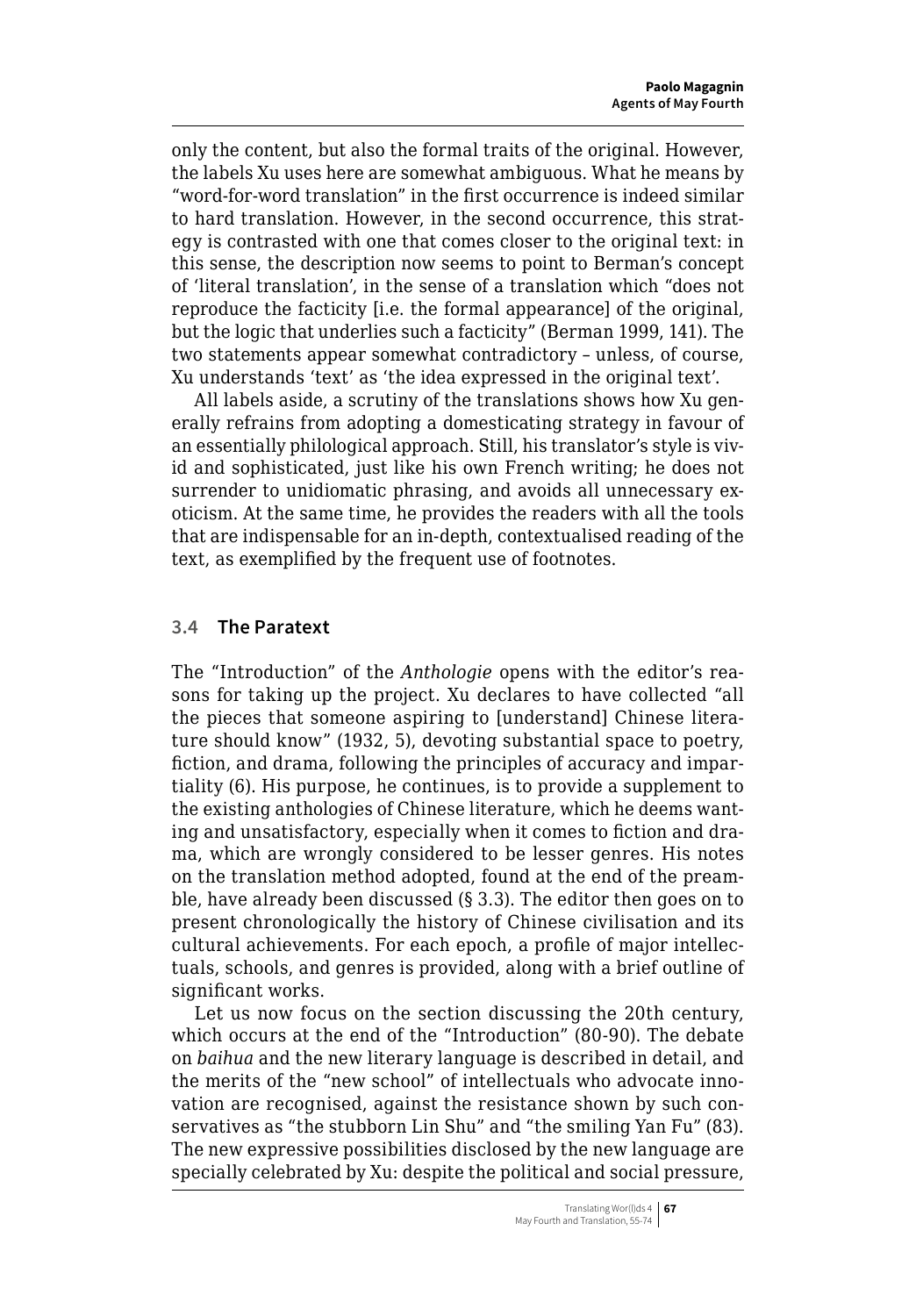the new intellectual scene seems to benefit greatly from the newly achieved linguistic freedom (84).

According to Xu, "philosophy is dying" (82), with a few notable exceptions; "history has not produced any great masters, either" but, "philosophy and history aside, the evolution of poetry, fiction, novel and drama has brought about the emergence of a literature that is still young, yet aware of itself and its destiny" (83). Drama has witnessed some developments but appears generally monotonous and unconvincing: for instance, when Guo Moruo superposes new ideas onto old forms in his historical plays, "it is exactly as if a top hat were placed on Confucius's head, which often causes laughter" (86). This verdict may well explain why translations of philosophical, historical, and theatrical works are excluded altogether from the anthology.

From Xu's point of view, the literary forms that show the highest vitality within the new cultural landscape are poetry and fiction. In some cases, young poets appear to be still caught between classical tropes and forms and a modern sensibility, as is the case with Hu Shi (84); some are influenced by European poetry, like Guo Moruo and even more so Xu Zhimo, the latter being acclaimed as "the best representative of this school", whereas others find their inspiration in the conciseness of Japanese poetry and in Tagore's works (85).

Xu is unequivocal in praising the young, bold fiction emerging in his time: he has words of praise for Yu Dafu, Zhang Ziping, and Mao Dun, but appreciates Lu Xun in particular. The latter's artistic production, while still meagre at the time, is declared to be of outstanding quality, and "some of [his] short stories […] are real masterpieces" (86). This admiration is also witnessed by a French-language article published shortly before the *Anthologie*, in which Xu presents Lu Xun's first short fiction collection *Outcry* (*Nahan* 吶喊) as a milestone in the new literature of China (Xu 1931). Some years later, when Xu became a regular contributor for the column "La littérature chinoise d'aujourd'hui" in the French-language *Journal de Shanghai*, he chose to inaugurate this collaboration with a French translation of Lu Xun's story "Soap" (*Feizao* 肥皂) (Lu 1934). Guo Moruo is also the object of some interesting remarks. Although Guo is esteemed for some of his prose, "he writes too much", especially now that he is producing an enormous amount of communist propaganda, which leads Xu to make the following statement: "I am not interested in politics in the least, but when the pen trots quickly, it cannot dig deep" (1932, 85).

Nevertheless, politics, in its broadest sense, is far from absent from Xu's argument. In the final part of his "Introduction", the editor reflects on the importance of freeing literature from the traditional burden of moral preoccupations, a process with which contemporary writers are still coming to terms: "few authors dare to express frankly what they think: the slow Confucian poison has not yet finished to work its ravages" (88). Now that they have thrown off the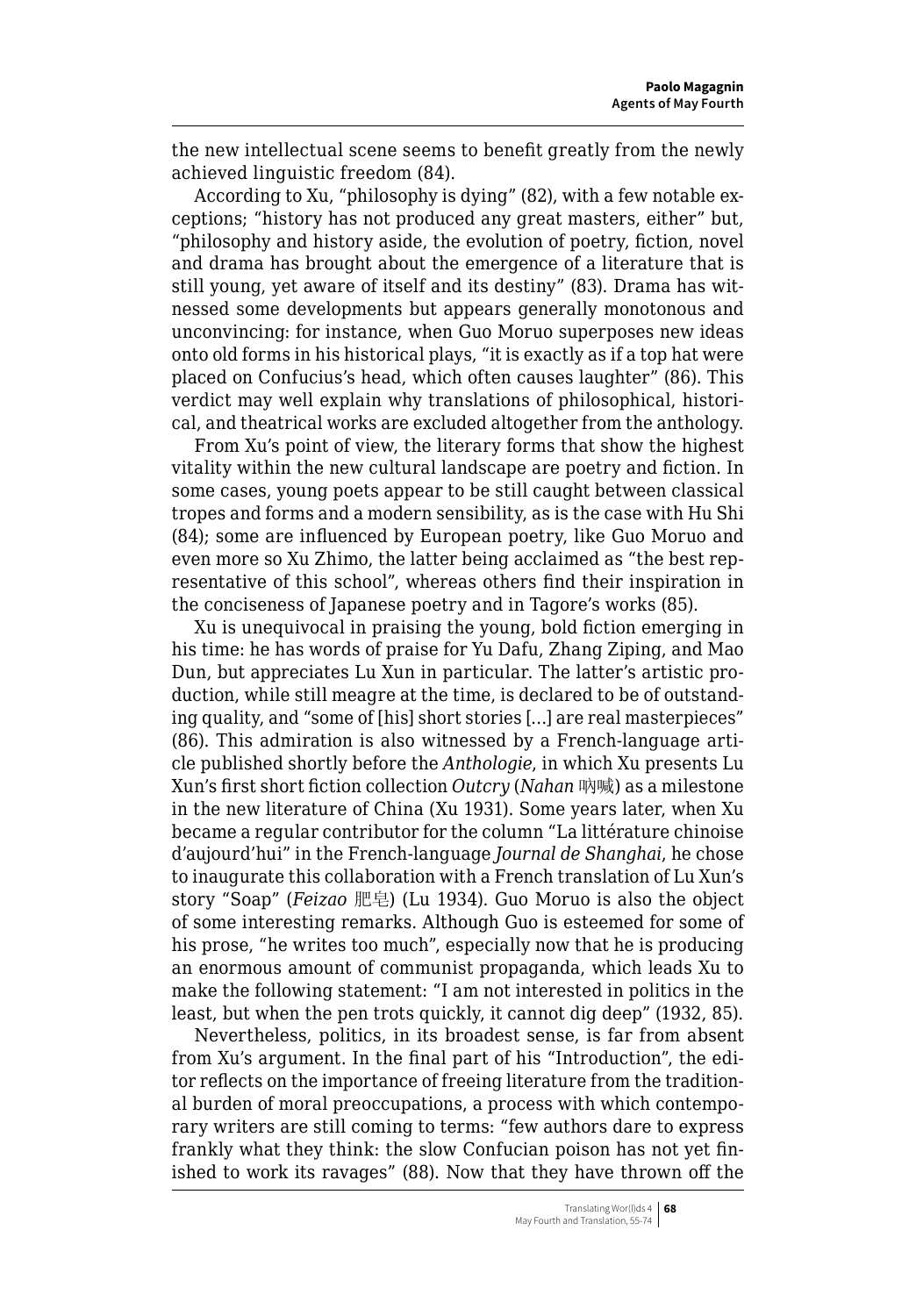<span id="page-14-0"></span>yoke of a tradition based on sheer imitation, Xu continues, the new writers are "both too personal and not personal enough", giving in to narcissism and a tendency to excessive introspection. At the same time, many of his fellow countrymen seem to resist a "modernity" that they feel would bring an excess of "material civilization" (89). Despite all these obstructions and contradictions, unsurprisingly common in times of transition, Xu gives voice to a twofold hope: on the one hand, "that this modern civilization, often rejected in its healthy contributions and often enthusiastically welcomed in its dangerous aspects, will be established and spread peace and well-being among us"; on the other hand, "that the new generations, which now possess a new tool (*baihua*), will work unrelentingly, methodically, with patience and *conscience*, and follow the example of a great number of their elders" (90). The ability to *evolve*, Xu concludes, is the key to survival; without it, "Chinese civilization will only live on in the souls of a few artists and people of learning" (90).

## 4 Conclusions

Jing Yinyu and Xu Zhongnian are two intellectuals who, at the turn of the 1930s, undertook the pioneering enterprise of making the most recent literary developments in China known to a foreign audience – in their case, a French-speaking one. They did so by establishing a small canon of modern literary works, providing their own translations, and resorting to paratextual devices to comment – more or less extensively – on the young generation of writers and their output. In this sense, Jing and Xu played a pivotal role in the introduction of modern Chinese literature and culture in France – and beyond – in the first half of the 20th century. To accurately assess the scope of their influence on international readers and on the learned community of their time is no easy feat. However, if nothing else, the fact that some of their renditions of modern Chinese fiction and poetry became source material for retranslations into other languages over the two following decades is a testament to the significance of their contribution, which came at a time when international awareness of the new cultural landscape of China was still very scant. Indeed, it is no exaggeration to state that they were among the first – and arguably the most authoritative – intellectuals to give the world a glimpse of a changing China, by introducing a selection of the literature fostered by the May Fourth Movement.

Unsurprisingly, Jing and Xu present certain similarities in terms of the nature and traits of their agency: this is almost inevitable, considering that they belonged to the same generation, had a largely similar educational background and pursued similar studies, shared the same artistic interests and a few friendships, and even attended the same establishment – the IFCL, a hotbed of prominent foreign-edu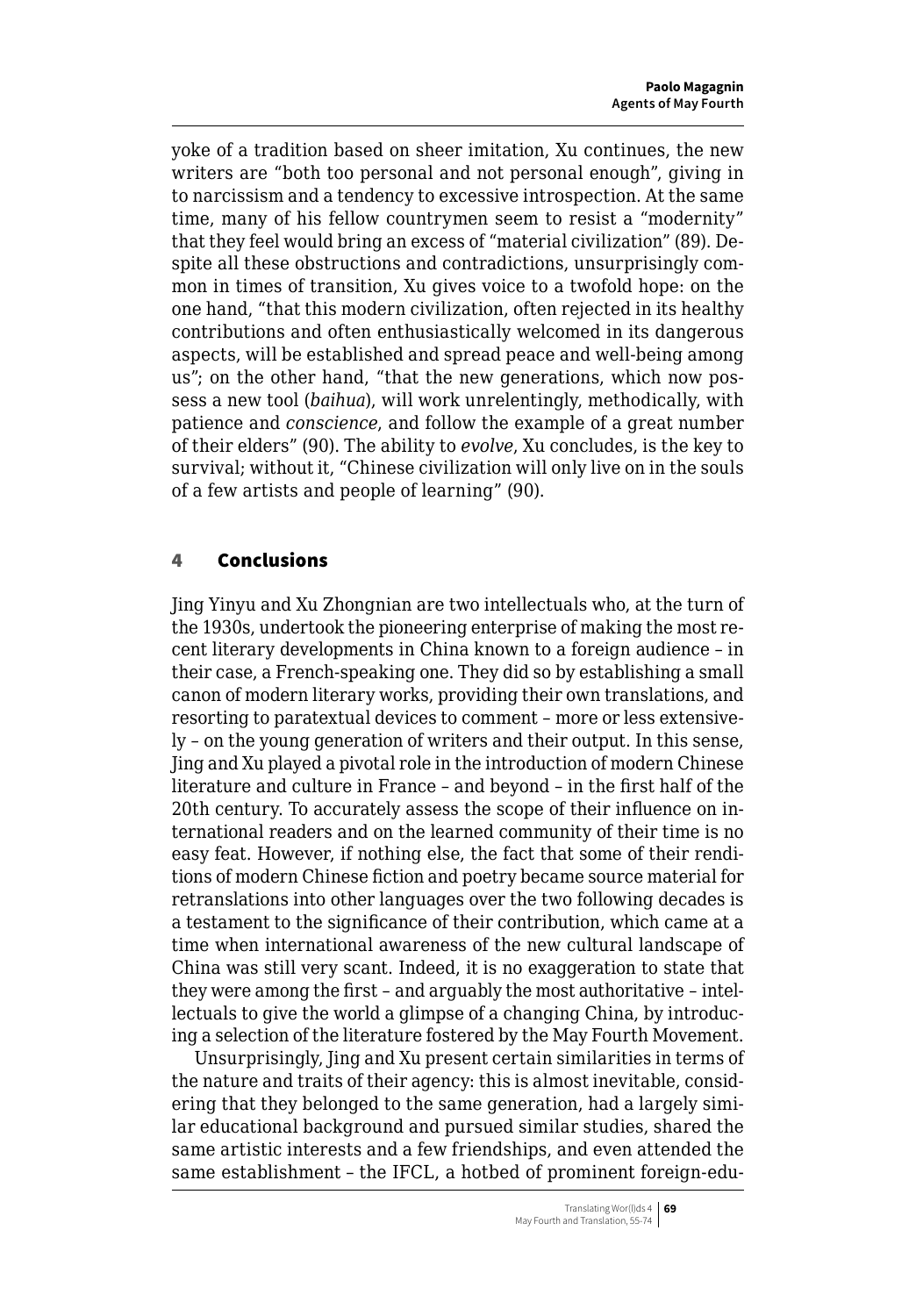cated Chinese intellectuals since the early 1920s.

Firstly, the two share an explicit admiration for Lu Xun, who enjoys a special place in their translations and – particularly in Jing's case – in their career as a whole: it is mostly thanks to them that the author of "The True Story of A Q" first came to be known and read outside China as the putative father of modern Chinese literature.

Secondly, Jing and Xu made an effort to bring to the fore all the tropes and stylistic features of May Fourth literature: a literary reflection of the debates between 'tradition' and 'modernity' and of the radical social and cultural transformations that were taking place in China at the time.

Thirdly, by engaging in their respective projects, Jing and Xu unquestionably pursued self-legitimation in the eyes of their intended audience, by presenting themselves as authoritative spokespersons of the new literary scene, as well as privileged interpreters of the complex social, political, and cultural situation of China. At the same time, it could be suggested that they also strove to obtain recognition from their French-educated Chinese peers, starting from their fellow students at the IFCL. Their linguistic and artistic background naturally supported this attempt; their excellent proficiency in the French language, as well as their ties with such a celebrated representative of French-speaking cultural circles as Romain Rolland, certainly helped provide them with the cultural capital they needed for their enterprise.

Despite these similarities, their paths show some major differences. These are immediately obvious in the nature of their work and in the selection of a canon. Jing's *Anthologie* is a literary collection that only focuses on modern fiction, presented as a document of the evolution of Chinese thought. In Xu's project, which is much more ambitious in scope and critical depth (and which certainly had scholarly value in the eyes of its author), the translations of new literary works only cover poetry and fiction and represent but a part of the whole project. Moreover, Jing explicitly aspired to be recognised as standing on the same level as the writers that he included in his collection, whereas Xu was much less explicit in this respect.

Substantial disparities can also be observed at the level of translation strategies. Jing did not refrain from heavily manipulating the Chinese originals, either in order to make them more suitable to the supposed taste of his readers or because of a "creator's complex" (Rabut 2010, 98) that was often expressed to the detriment of intelligibility. Contrary to Jing, Xu adopted a more philological approach, bringing the foreign reader closer to the Chinese text instead than the other way around, by means of a vast array of paratextual devices.

Differences in the use of exoticizing discourse also deserve to be pointed out. In both his "Introduction" and his translations, Jing frequently resorted to unannotated exotic expressions and no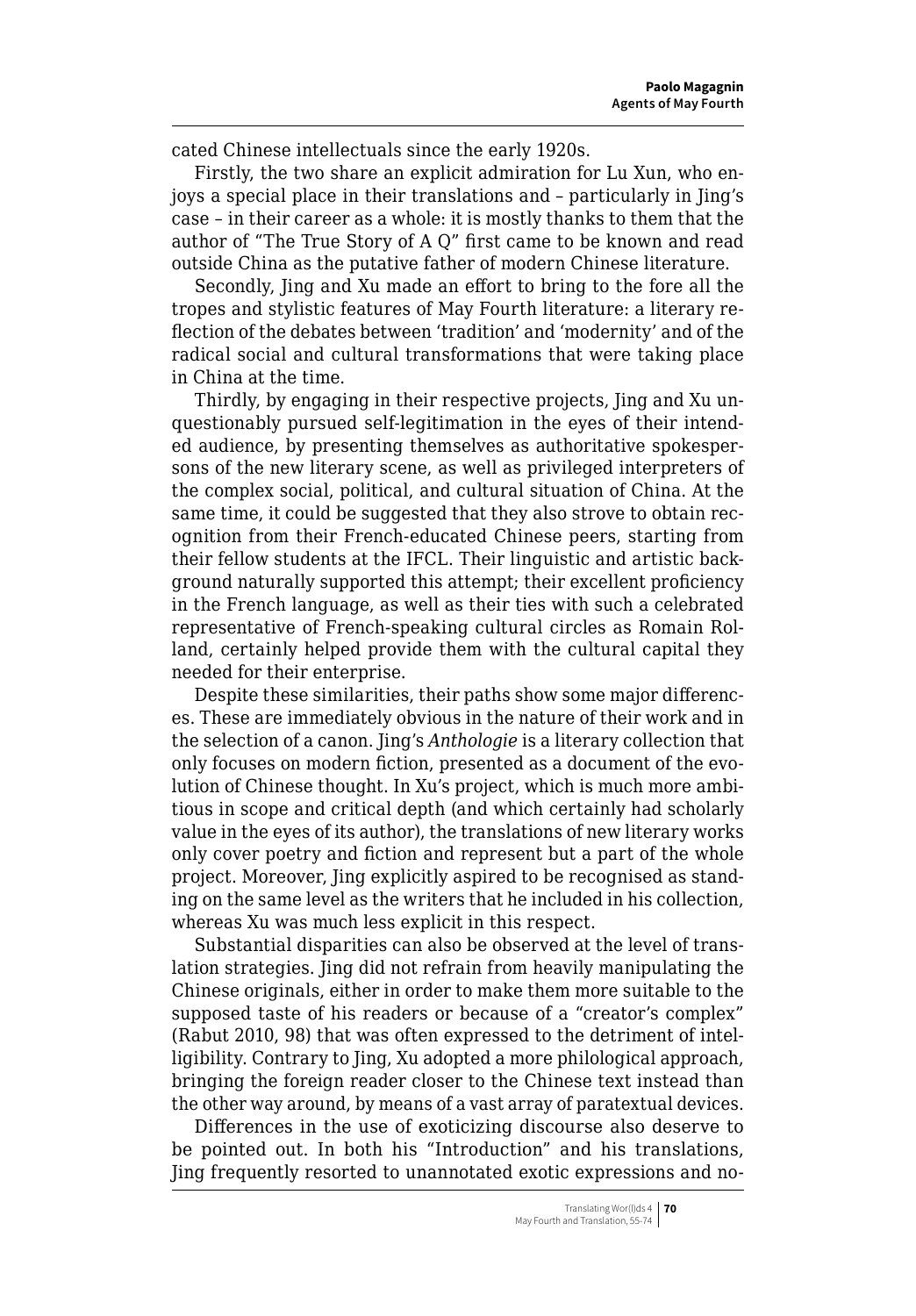tions – perhaps another attempt at self-canonization that relied on the conventional, well-established image of China familiar to his European readership. Conversely, exoticism is virtually absent from Xu's *Anthologie*, in line with the academic preoccupations of its compiler.

Finally, the diverging ideological stances of the two intellectuals with regard to the situation in China is noteworthy. Jing Yinyu explicitly praised classical knowledge and even championed a 'return to the Dao' to bring an end to decades of national turmoil, even if this claim seems to clash with his artistic persona, that of a modern and progressive intellectual. This contradiction, however, may be only apparent, as most May Fourth intellectuals experienced a lifelong tension between traditional values and radical viewpoints. That said, one might be surprised to see how Xu, a scholar of premodern literature who never denied his partiality for the classics (and might even superficially seem conservative), not only sung the praises of the new literature and condemned the 'Confucian poison' that prevented it from expressing its full potential, but even went as far as to advocate progress and evolution as the only path leading to peace and national salvation.

## **Acknowledgments**

I wish to thank Yinde Zhang and Sabrina Yeung Choi Kit for helping me identify or confirm the identity of some of the authors and titles mentioned by Xu Zhongnian in his *Anthologie*. I also wish to thank the two anonymous reviewers for providing constructive and helpful comments on an earlier draft of the manuscript that helped me improve the focus and structure of my contribution.

## **Bibliography**

Berman, A. (1999). *La traduction et la lettre ou l'auberge du lointain*. Paris: Seuil.

- Che L. 車琳 (2016). "Tang Song sanwen zai Faguo de fanyi yu yanjiu" 唐宋散文 在法國的翻譯與研究 (The Translation and Study of Tang and Song Prose in France). *Beijing daxue xuebao* 北京大學學報 (Bulletin of Beijing University), 53(5), 132-40.
- Chen W. [Tcheng-Wi-Mo] (1929). "Mademoiselle Lysing". Transl. by Jing Yinyu. *Europe*, 75, March 15, 337-46.
- Ekelöf, G. (1943). "Moderna kinesiska dikter. Siu-Tche-Mo, 'Det är en feg värld,' 'Vik hädan!;' Siu-Tan-Ko, 'Jag är en djävul'". *Vi*, 30(33), 8.

Findeisen, R.D. (2001). "Le malheureux garçon: Jean-Baptiste Jing Yinyu, pensionnaire de l'Institut Franco-chinois de Lyon, traducteur de Romain Rolland". *Gryphe*, 2, 26-9.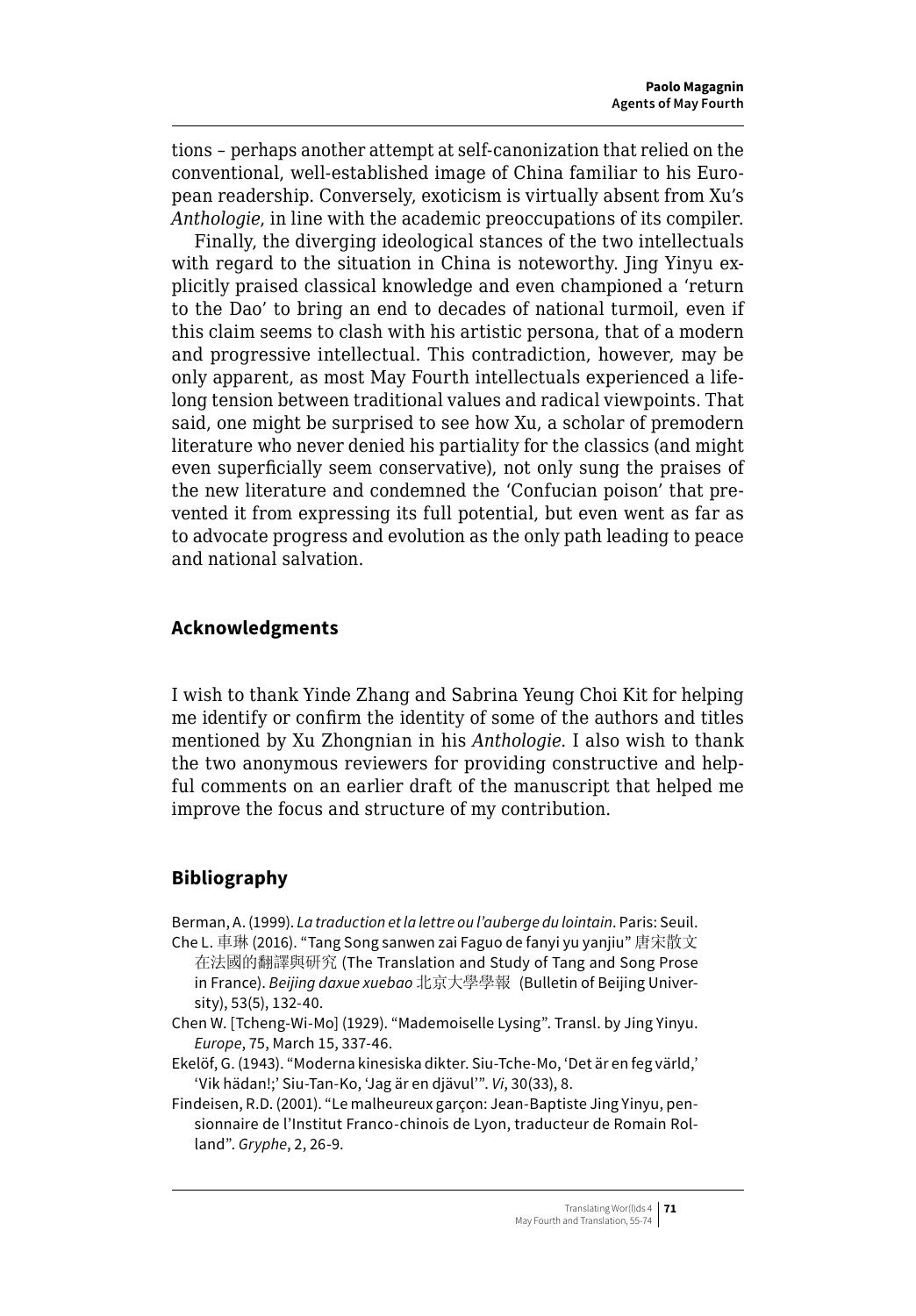- Findeisen, R.D. (2010). "A Transposition to Redress Mao Dun's Flaws? Jing Yinyu's French Adaptation (1929) of 'Huanmie' (1927)". *Bochumer Jahrbuch zur Ostasienforschung*, 34, 145-58.
- Foster, P.B. (2001). "The Ironic Inflation of Chinese National Character: Lu Xun's International Reputation, Romain Rolland's Critique of 'The True Story of Ah Q,' and the Nobel Prize". *Modern Chinese Literature and Culture*, 13(1), 140-68.
- Gao, F. (2014). "Idéologie et traduction: la réception des traductions de Lu Xun en France". *Meta*, 59(1), 47-71.
- Giles, L. (1934). "Anthologie de la Littérature Chinoise des Origines à Nos Jours. Par Sung-nien Hsu. 6¼ × 3¾, pp. 445. Paris: Delagrave, 1933". *Journal of the Royal Asiatic Society*, 66(4), 815-17.
- Hockx, M. (1999). "Is There a May Fourth Literature? A Reply to Wang Xiaoming". *Modern Chinese Literature and Culture*, 11(2), 40-52.
- Jing Y. [J. B. Kin Yn Yu] (éd.) (1929). *Anthologie des conteurs chinois modernes. Établie et traduite avec une introduction par J.B. Kin Yn Yu*. Paris: Les Éditions Rieder.
- Jing Y. [Kyn Yn Yu] (ed.) (1944). *Cuentistas de la nueva China*. Transl. by María de las Mercedes Casado. Buenos Aires: Ediciones Siglo Veinte.
- Jing Y.[J.B. Kyn Yn Yu]; Mills, E.H.F. (eds) (1930). *The Tragedy of Ah Qui and Other Modern Chinese Stories*. London: George Routledge and Sons.
- Jing Y. [J.B. Kyn Yn Yu]; Mills, E.H.F. (eds) (1931). *The Tragedy of Ah Qui and Other Modern Chinese Stories*. New York: Dial Press.
- Les Éditions Rieder (s.d.). "*Anthologie des conteurs chinois modernes. Établie et traduite avec une introduction par J.-B. Kin-Yn-Yu*". Promotional leaflet. Paris: Les Éditions Rieder.
- Liang H. 梁海軍 (2016). "1926 zhi 1936 nian Lu Xun zai Faguo de chuanbo" 1926 至 1936 年魯迅在法國的傳播 (The Popularization of Lu Xun in France from 1926 to 1936). *Faguo yanjiu* 法國研究 (French Studies), 102, 86-91.
- Liu Z. 劉傳輝 (1992). "'A Q zhengzhuan' de fawen yizhe Jing Yinyu" «阿Q正傳» 的法文譯者敬隱漁 (Jing Yinyu, the French translator of "The true story of A Q"). *Lu Xun yanjiu yuekan* 魯迅研究月刊 (Lu Xun Monthly Research), 9, 36-40.
- Loi, M. (1982). "Romain Rolland et les Chinois. Romain Rolland et Luxun". *Europe*, 633-634, January-February, 187-201.
- Lu X. [Lou Siun] (1926). "La vie de Ah Qui". Transl. by Jing Yinyu. *Europe*, 41 May 15, 54-74; 42, June 15, 175-92.
- Lu X. [Lou Sin] (1934). "Le Savon, conte de M. Lou Sin, traduit en français par M. Sung-nien Hsu". *Le Journal de Shanghai,* 17, January 21, 7, 9.
- Ma S. 馬士奎 (2016). "Wan Qing he Minguo shiqi lü Fa xueren dui Zhongguo wenxue de yijie" 晚清和民國時期旅法學人對中國文學的譯介 (The Translation and Introduction of Chinese Literature by Chinese Students in France in the Late Qing and Republican Period). *Faguo yanjiu* 法國研究 (French Studies), 100, 45-55.
- Magagnin, P. (2013). "Domestication, Exoticization, and Rewriting: Jing Yinyu Translator of Yu Dafu". Pesaro, N. (ed.), *The Ways of Translation. Constraints and Liberties of Translating Chinese*. Venice: Cafoscarina, 131-47.
- Pino, A.; Rabut, I. (2005). "Les missionnaires occidentaux, premiers lecteurs de la littérature chinoise moderne". Bacqué-Grammont, J.-L.; Pino, A.; Khoury, S. (éds), *D'un Orient l'autre. Actes des troisièmes journées de l'Orient* (Bordeaux, 2-4 octobre 2002). Paris; Leuven: Éditions Peeters, 465-93.